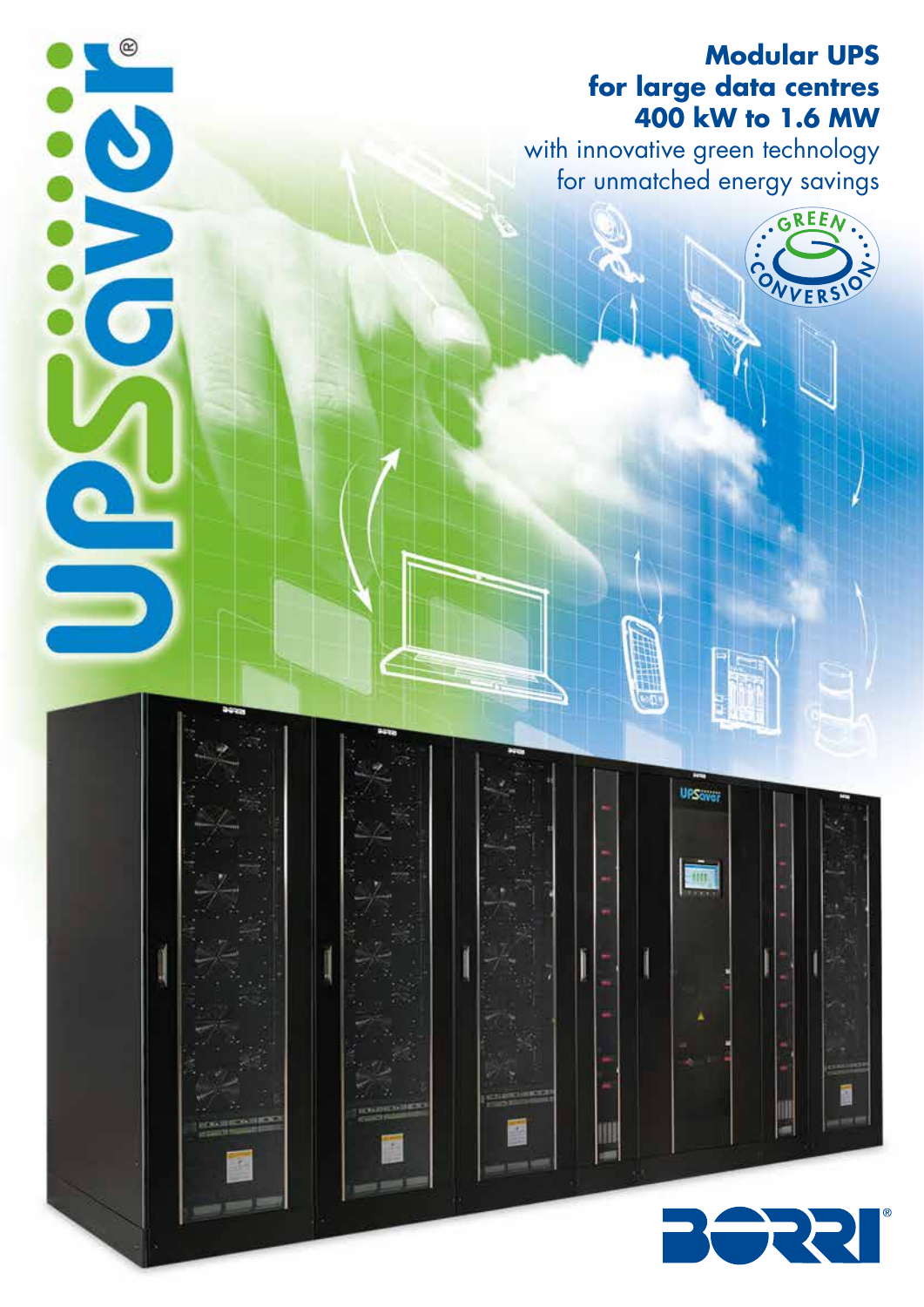



 UPSaver® by Borri, 400 kW to 12.8 MW modular series for the data centre industry, totally configurable, quickly scalable, with high efficiency and low TCO.

### The UPSaver® philosophy

UPSaver® is a complete, very high efficiency, multi-function and fully adaptable power protection system for mission critical applications. The flexibility of the system is achieved by using power modules, which can configure a wide range of modular systems. From Uninterruptible Power Supply to Uninterruptible Power Saver, a permanent saving system continuously monitoring the mains to guarantee high quality power to your data centre equipment at minimum energy usage.

Saving energy is one of the main focuses in the data centre industry, due to rising energy bills and environmental constraints.

Improving a data centre PUE (Power Usage Effectiveness) is therefore a target for owners and managers, whilst being flexible to cope with such a fast changing market.

Regarding UPS systems, all these needs must translate into:

- High efficiency
- Modularity
- Low total cost of ownership

Borri's commitment for the data centre industry is to develop innovative customized technologies for delivering high efficiency power supply solutions.

#### **Applications** ● Cloud ● Data servers ● Networking services ● Telecommunication equipment ● Critical cooling

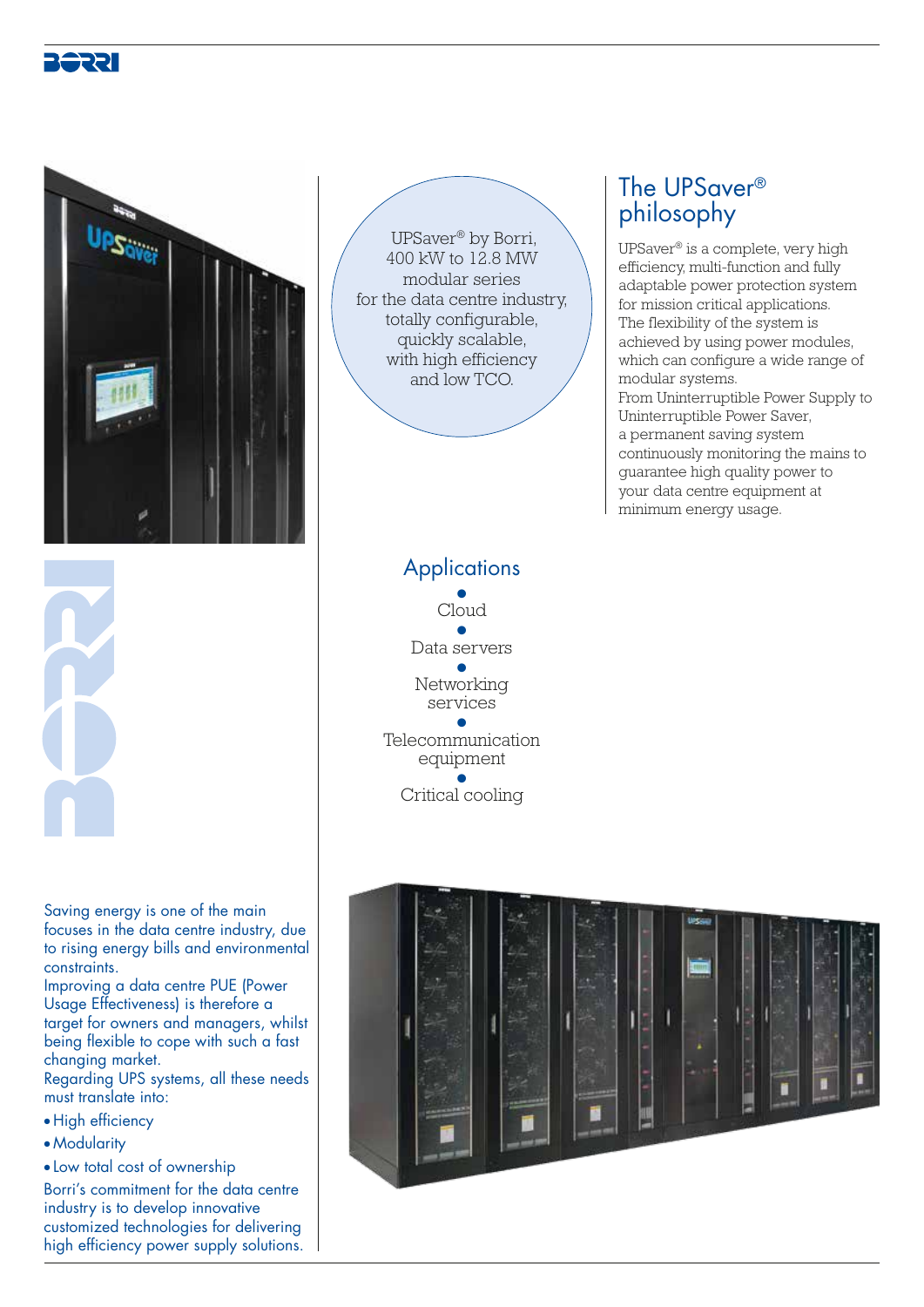

- 99.5% maximum efficiency
- Comprehensive set of configuration options
- High system expandability
- Hot maintenance and system resizing, no need to switch to bypass line
- High power density
- Flexible mechanical installation

The UPSaver<sup>®</sup> system | 4 benefits for your business



#### 10 years' savings per 500 kW load using UPSaver® instead of a common double conversion UPS



Save energy to empower your business: with UPSaver® dynamic mode of operation you choose how much you save



based on European average electricity price

based on European average electricity price

\*

UPSaver<sup>®</sup> strategy (Green Conversion/UHE technology)

UPSaver® pure Ultra High Efficiency



This study has been done in collaboration with the Measurement, Reliability and Quality Laboratory of the Information Engineering Department at University of Florence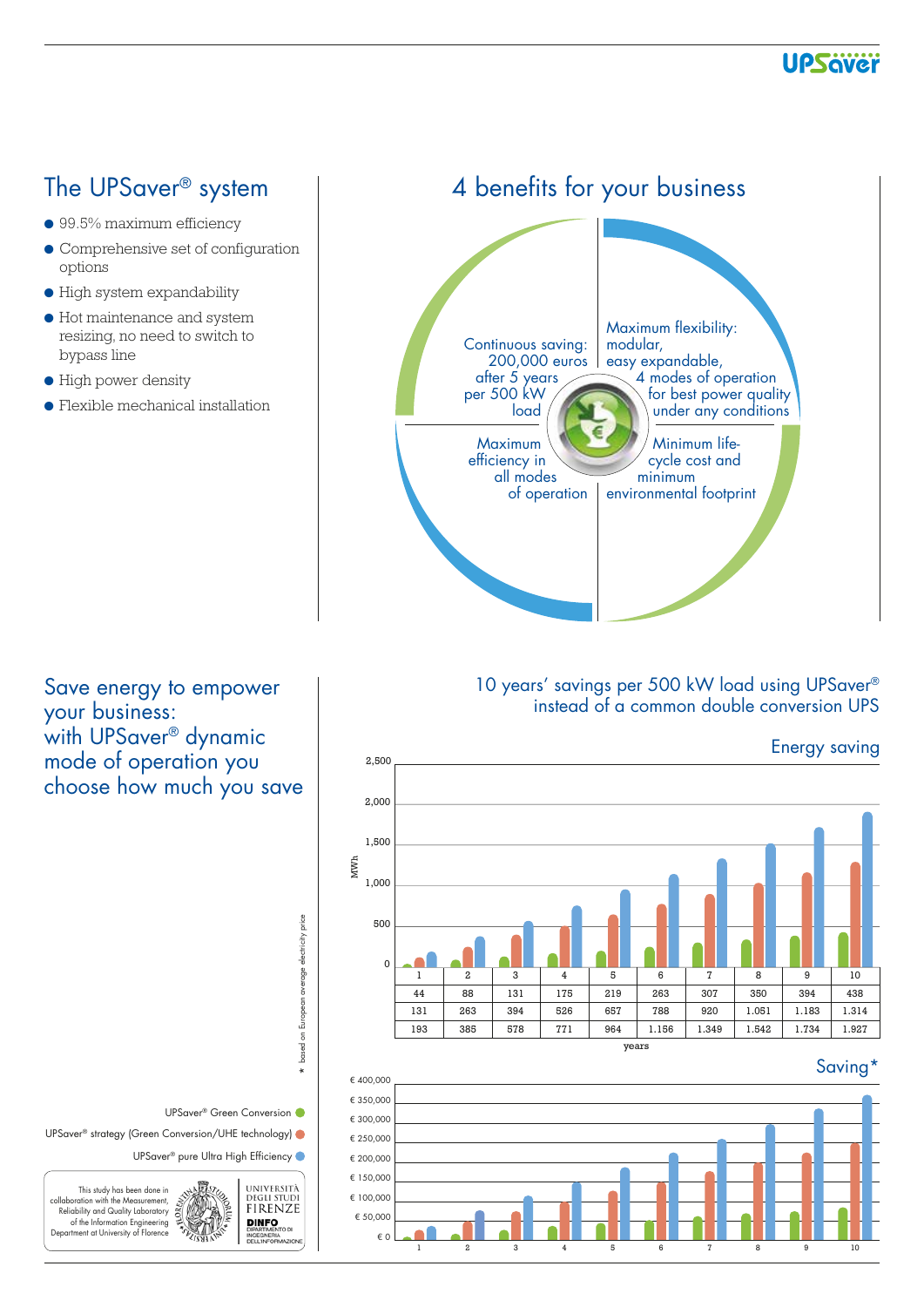

### 4 level modularity

#### 1)

Removable power modules for easy maintenance and low MTTR



## 2)

Unit modularity for flexible and quick system power expansion

3)

System modularity to make your business grow up to more than 12 MW



Very High Efficiency\*: maximum efficiency in unstable mains conditions with Active Filtering, the Borri VI (Voltage Independent)

mode of operation achieving

High Efficiency\*:

97% efficiency.

**Ultra** 

the most innovative technology for data centre equipment total protection with

### 4 modes of operation

UPSaver® can work in all IEC EN 62040-3 classified modes of operation.

#### Double High Efficiency:

all the on-line double conversion protection (VFI-Voltage frequency independent mode), at

#### 96% efficiency with Borri

patented Green Conversion® technology.

#### ECO mode:

suitable for stable mains, in VFD (Voltage Frequency Dependent) mode of operation achieving

98%

#### efficiency. 99.5% efficiency and minimum total cost of ownership.

UPSaver Mode to always feed the load with the highest quality power at the highest efficiency.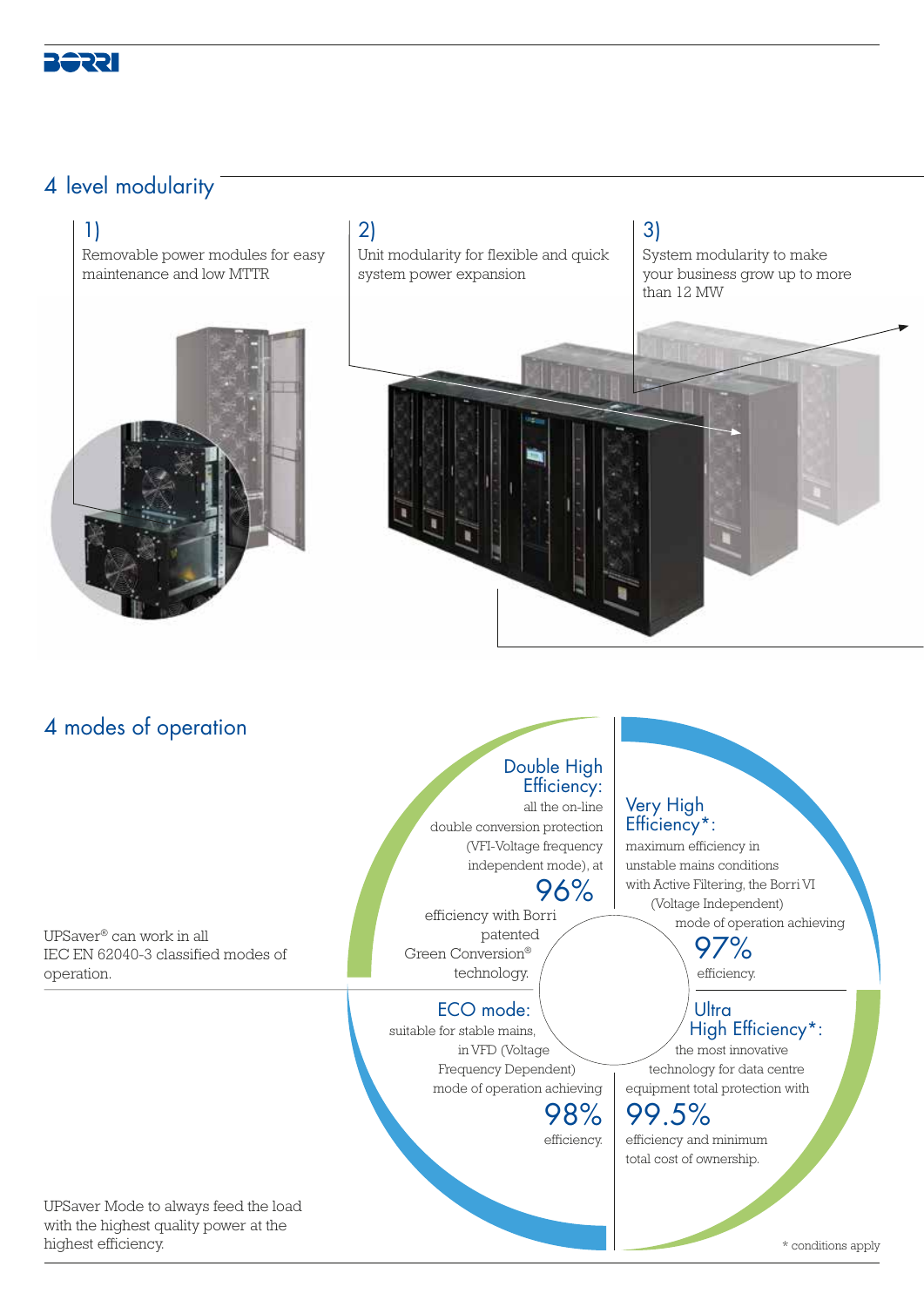

A stream

B stream

### 4)

Synchronized systems modularity for seamless transfer between two independent power streams





- Easy connection system: with UPSaver® I/O module any maintenance or system configuration operation is easy, safe and can be carried out without switching to bypass line.
- Configuration options:
	- Centralized static bypass • Distributed static bypass
	- Centralized battery
	- Modular battery.
- Easy installation even where there is no raised floor thanks to top or bottom cable entry.
- The connection of the modules to the I/O module is made with flexible cables, allowing customized system layout, like L-shape or back to back, whilst ensuring maximum connection reliability.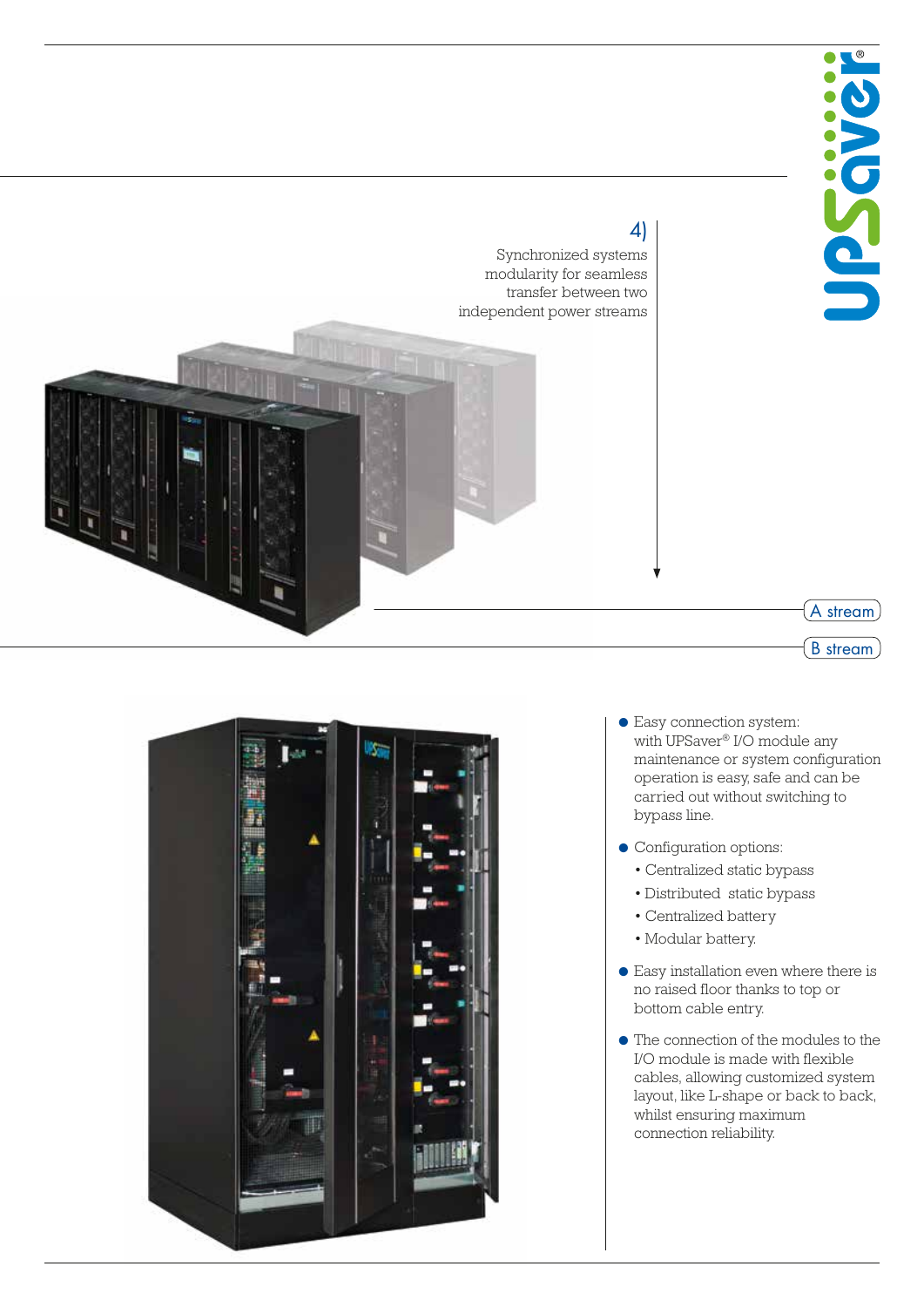

 $v - 1$  $V_{s} > V_{s}$ 



# **Inside the technology**

Borri patented Green Conversion technology and battery control techniques

Green Conversion technology is based on a patented control algorithm, managing the battery-inverter subsystem in order to enhance double conversion efficiency and extend battery life.

When battery is charged and mains are stable, it is protected from the DC-link ripple by a Green Conversion solid state dynamic battery switch, acting as a digital filter eliminating the chief cause of battery ageing. Green Conversion inverter control enhances system efficiency by reducing IGBTs commutation losses. During mains outages Green Conversion controls the dynamic battery switch SCRs and the battery feeds the inverter.

> Battery is charged controlling the dynamic battery switch diodes on an intermittent basis, as per battery manufacturers recommendations, or after a discharge has occurred.

is the Borri off-line mode. Based on a sophisticated control technique, in UHE mode 99.46% efficiency is achieved, whilst protecting data centre loads from power quality loss.

Ultra High Efficiency normal mode of operation: UHE control logic protects critical loads by monitoring power mains quality, while feeding them via the static bypass line. Rectifier and inverter are in "deep stand-by". Efficiency is 99.46% .



# UHE technology for maximum efficiency ULTRI Ultra High Efficiency (UHE) technology<br>
UHE technology for maximum efficiency

Control<br>Logic **Rectifier Inverter** Loads **Mains Dynamic Battery** Switch



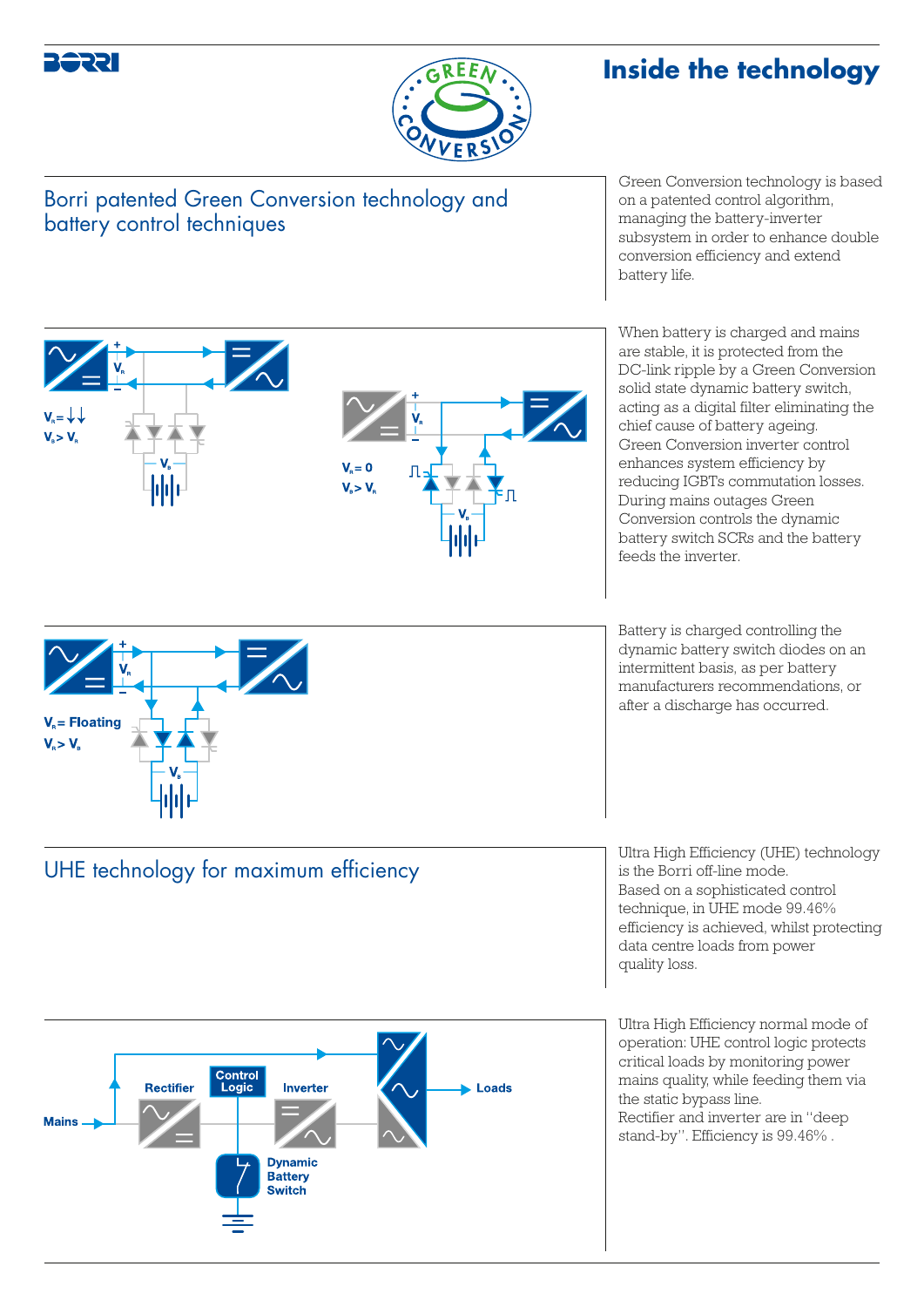



Ultra High Efficiency on-line mode: the inverter feeds power to critical loads whenever mains quality is outside tolerance limits.

Ultra High Efficiency interactive mode if input mains stability and reliability is outside preset limits, this mode of operation is activated. Loads are fed by the mains and the inverter is turned on and off by the control logic to stabilize UPS output and the rectifier keeps full battery capacity. That's what we call Very High Efficiency (VHE) mode. Efficiency is 97%, due to the transient inverter and rectifier contribution to overall losses.

Data centre loads must have a grade of immunity to power disturbances to be compliant with EMC international standards and product development guidelines (i.e. ITIC/CBEMA curve). Borri UHE technology protects data centre loads by monitoring mains quality, enabling on-line operation whenever disturbances approach load immunity limits.

The maximum of system efficiency is thus achieved taking advantage of data centre load's built-in immunity to power quality issues, whilst ensuring them the protection they actually need.

Borri innovative technologies maximize environmental sustainability and minimize TCO (Total Cost of Ownership) in data centre dedicated UPS.

Thanks to its high energy efficiency solutions and the reduction of maintenance costs, Borri is proving to be the ideal partner wherever PUE reduction is a primary goal.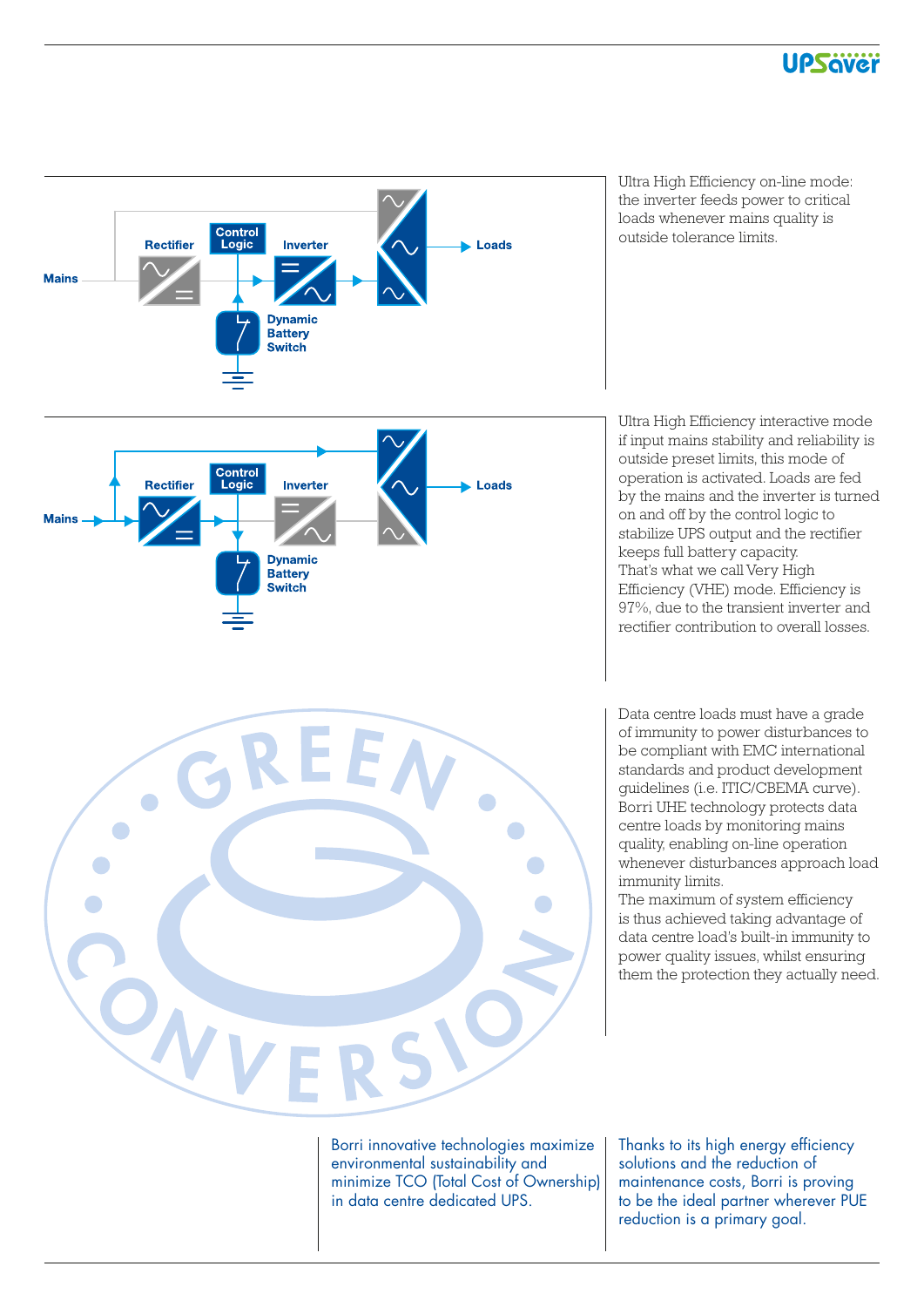

### Features and benefits

- Patented Green Conversion providing high efficiency and battery care technology for continuous savings on operating and maintenance expenditure.
- Current Parallel Mode (CPM) cancelling circulating currents between the power modules, thus enhancing system's efficiency and ensuring reliable expansion up to full power.
- UPSaver Mode providing best efficiency in all conditions: DHE double conversion 96% efficiency, VHE\* active filtering 97%, ECO mode 98%, UHE\* highest efficiency 99.5%.
- Four modularity levels for maximum flexibility and quick maintenance.
- I/O unit specific design providing real hot expandability and maintainability, with no downtime and no bypass operation.
- Load based module shutdown for highest efficiency at light load.
- Backfeed bypass contactor for complete protection and operators' safety without additional installation costs. \*
- Minimum TCO (Total Cost of Ownership) and best PUE (Power Usage Effectiveness) for low environmental footprint data centres.

### Main options

- Centralized static bypass.
- Modular battery.
- Transformers/autotransformers for isolation or voltage adjustment.
- Battery voltage temperature compensation.
- Associated battery cabinets for long autonomy times.
- Parallel kit for load sharing.
- Load-sync for single UPS units. Load-sync box for two sets of paralleled UPS.

### Battery life care

Preserving battery's health is a key to capital expenditure protection and full availability of mission critical applications. UPSaver® comes with advanced charging and battery managing features, allowing for the best battery performance and extended battery lifetime:

- Green Conversion Battery Care with adjustable cyclic charge (14-2 typical), providing 100% battery service life and maximum energy savings.
- Dynamic Charging Mode (DCM): automatic setting of battery charging current, with feeding priority to output loads, ensuring low charging times for long autonomy applications.
- Battery charging voltage temperature compensation to prevent excess battery charging and overheating.
- Automatic and manual battery test to detect any battery performance \*conditions apply deterioration.



### Advanced connectivity and remote diagnostics

Touch screen display with easy to use interface and guided set up procedures. Access to UPS data via the most common communication protocols.

Remote diagnostics and preventive monitoring by Borri Guardian Net, preventing unpredictable anomalies to become failures, by warning and alarm notification and status reports. UPSaver® is a ready-to-use solution in high availability data centre maintenance programs.

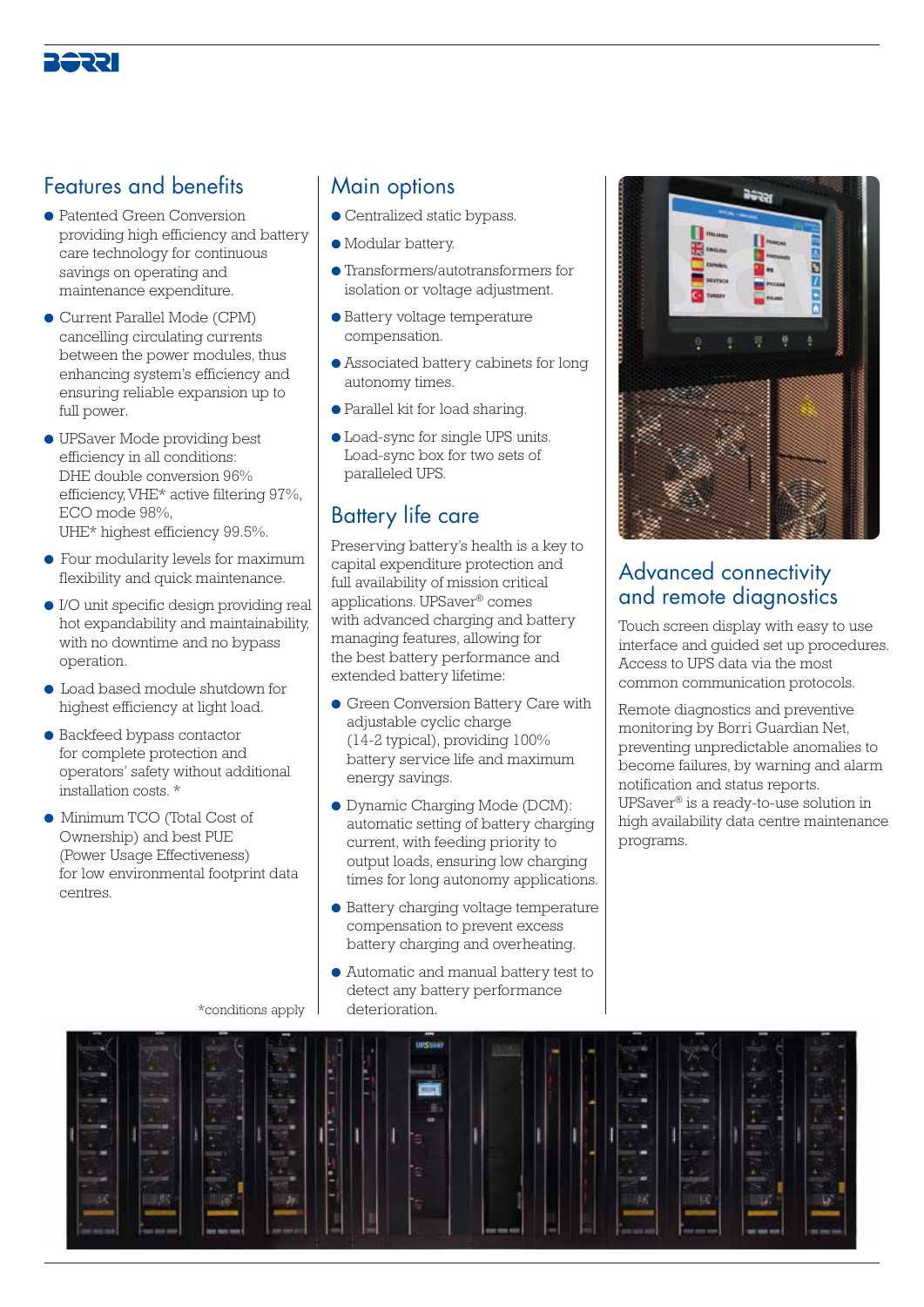

### **UPSAVER technical data**

| <b>Rating (kVA)</b>                                                                                            | 400                                                                                                                                                                                                                                                                                                                                                                                                             | 600           | 800                                                                                                                                                                                                                                                                               | 1000          | 1200          | 1400          | 1600          |
|----------------------------------------------------------------------------------------------------------------|-----------------------------------------------------------------------------------------------------------------------------------------------------------------------------------------------------------------------------------------------------------------------------------------------------------------------------------------------------------------------------------------------------------------|---------------|-----------------------------------------------------------------------------------------------------------------------------------------------------------------------------------------------------------------------------------------------------------------------------------|---------------|---------------|---------------|---------------|
| N nominal power (kW)                                                                                           | 400                                                                                                                                                                                                                                                                                                                                                                                                             | 600           | 800                                                                                                                                                                                                                                                                               | 1000          | 1200          | 1400          | 1600          |
| N+1 nominal power (kW)                                                                                         | 200                                                                                                                                                                                                                                                                                                                                                                                                             | 400           | 600                                                                                                                                                                                                                                                                               | 800           | 1000          | 1200          | 1400          |
| UPS dimensions WxDxH (mm)*                                                                                     | 2350x970x2100                                                                                                                                                                                                                                                                                                                                                                                                   | 2950x970x2100 | 3900x970x2100                                                                                                                                                                                                                                                                     | 4500x970x2100 | 5100x970x2100 | 6800x970x2100 | 7400x970x2100 |
| UPS weight (kg)*                                                                                               | 1660                                                                                                                                                                                                                                                                                                                                                                                                            | 2260          | 2920                                                                                                                                                                                                                                                                              | 3590          | 4190          | 4960          | 5560          |
| Battery configuration                                                                                          | External 360 to 372 cells, VRLA (other options)                                                                                                                                                                                                                                                                                                                                                                 |               |                                                                                                                                                                                                                                                                                   |               |               |               |               |
| Input                                                                                                          |                                                                                                                                                                                                                                                                                                                                                                                                                 |               |                                                                                                                                                                                                                                                                                   |               |               |               |               |
| Connection type                                                                                                | Hardwired 4w (rectifier), 4w (bypass)                                                                                                                                                                                                                                                                                                                                                                           |               |                                                                                                                                                                                                                                                                                   |               |               |               |               |
| Nominal voltage                                                                                                | 400 Vac 3-phase with neutral (rectifier), 380/400/415 Vac 3-phase with neutral (bypass)                                                                                                                                                                                                                                                                                                                         |               |                                                                                                                                                                                                                                                                                   |               |               |               |               |
| Voltage tolerance                                                                                              | $-20\%$ , $+15\%$ (rectifier); $\pm 10\%$ (bypass)                                                                                                                                                                                                                                                                                                                                                              |               |                                                                                                                                                                                                                                                                                   |               |               |               |               |
| Frequency and range                                                                                            | 50/60 Hz, 45 to 65 Hz                                                                                                                                                                                                                                                                                                                                                                                           |               |                                                                                                                                                                                                                                                                                   |               |               |               |               |
| Power factor                                                                                                   | 0.99                                                                                                                                                                                                                                                                                                                                                                                                            |               |                                                                                                                                                                                                                                                                                   |               |               |               |               |
| Current distortion (THDi)                                                                                      | $~13\%$                                                                                                                                                                                                                                                                                                                                                                                                         |               |                                                                                                                                                                                                                                                                                   |               |               |               |               |
| Output                                                                                                         |                                                                                                                                                                                                                                                                                                                                                                                                                 |               |                                                                                                                                                                                                                                                                                   |               |               |               |               |
| Connection type                                                                                                | Hardwired 4w                                                                                                                                                                                                                                                                                                                                                                                                    |               |                                                                                                                                                                                                                                                                                   |               |               |               |               |
| Nominal voltage                                                                                                | 380/400/415 Vac 3-phase with neutral                                                                                                                                                                                                                                                                                                                                                                            |               |                                                                                                                                                                                                                                                                                   |               |               |               |               |
| Frequency                                                                                                      | 50/60 Hz                                                                                                                                                                                                                                                                                                                                                                                                        |               |                                                                                                                                                                                                                                                                                   |               |               |               |               |
| Voltage regulation (VFI)                                                                                       | Static: $\pm 1\%$ ;<br>dynamic: IEC/EN 62040-3 Class 1                                                                                                                                                                                                                                                                                                                                                          |               |                                                                                                                                                                                                                                                                                   |               |               |               |               |
| Power factor                                                                                                   | Any power factor (leading or lagging) up to 1, without power derating                                                                                                                                                                                                                                                                                                                                           |               |                                                                                                                                                                                                                                                                                   |               |               |               |               |
| Overload capability                                                                                            | Inverter: 125% for 10 min, 150% for 1 min;<br>bypass: 150% continuous, 1000% for 1 cycle                                                                                                                                                                                                                                                                                                                        |               |                                                                                                                                                                                                                                                                                   |               |               |               |               |
| AC/AC efficiency**                                                                                             | Up to 99.5%                                                                                                                                                                                                                                                                                                                                                                                                     |               |                                                                                                                                                                                                                                                                                   |               |               |               |               |
| Classification as per IEC/EN 62040-3                                                                           | <b>VFI-SS-111</b>                                                                                                                                                                                                                                                                                                                                                                                               |               |                                                                                                                                                                                                                                                                                   |               |               |               |               |
| Connectivity and function extensions                                                                           |                                                                                                                                                                                                                                                                                                                                                                                                                 |               |                                                                                                                                                                                                                                                                                   |               |               |               |               |
| Front panel                                                                                                    | 10" colour touch screen display, 1024x600 pixels                                                                                                                                                                                                                                                                                                                                                                |               |                                                                                                                                                                                                                                                                                   |               |               |               |               |
| Remote communication                                                                                           | Included: serial RS232 and USB; input terminal block (remote emergency power off, battery circuit breaker aux. cont.,<br>external maintenance bypass circuit breaker aux. cont., diesel mode aux. cont.,<br>external output circuit breaker aux. cont., remote transfer to bypass mode); SPDT contact relay board; ModBus-RTU (RS485);<br>Optional: ModBus-TCP/IP (Ethernet); ModBus-RTU to PROFIBUS DP adapter |               |                                                                                                                                                                                                                                                                                   |               |               |               |               |
| Optional function extensions                                                                                   | Isolation transformer; custom battery cabinets; wall-mounted battery fuse switch box; battery thermal probe; parallel kit;<br>load-sync for single UPS and load-sync box (2 UPS systems); other options on request                                                                                                                                                                                              |               |                                                                                                                                                                                                                                                                                   |               |               |               |               |
| System                                                                                                         |                                                                                                                                                                                                                                                                                                                                                                                                                 |               |                                                                                                                                                                                                                                                                                   |               |               |               |               |
| Protection degree                                                                                              | <b>IP 20</b>                                                                                                                                                                                                                                                                                                                                                                                                    |               |                                                                                                                                                                                                                                                                                   |               |               |               |               |
| Colour                                                                                                         | <b>RAL 9005</b>                                                                                                                                                                                                                                                                                                                                                                                                 |               |                                                                                                                                                                                                                                                                                   |               |               |               |               |
| Installation layout                                                                                            | Wall, back to back and side by side installation allowed                                                                                                                                                                                                                                                                                                                                                        |               |                                                                                                                                                                                                                                                                                   |               |               |               |               |
| Accessibility                                                                                                  | Front and top access, bottom and top cable entry                                                                                                                                                                                                                                                                                                                                                                |               |                                                                                                                                                                                                                                                                                   |               |               |               |               |
| Parallel configuration                                                                                         | Up to 8 UPS, for a total of 12.8 MW                                                                                                                                                                                                                                                                                                                                                                             |               |                                                                                                                                                                                                                                                                                   |               |               |               |               |
| والتجارية والمستورد والماردين ومستحيات المالية ورود وهيمته المتسورات والمستحين والمستحدث المستغلب وسالم ومروات |                                                                                                                                                                                                                                                                                                                                                                                                                 |               | $\star$ , and $\sim$ 100 $\sim$ 100 $\sim$ 100 $\star$ 100 $\star$ $\star$ . The set of $\sim$ 100 $\sim$ 100 $\sim$ 100 $\sim$ 100 $\sim$ 100 $\sim$ 100 $\sim$ 100 $\sim$ 100 $\sim$ 100 $\sim$ 100 $\sim$ 100 $\sim$ 100 $\sim$ 100 $\sim$ 100 $\sim$ 100 $\sim$ 100 $\sim$ 10 |               |               |               |               |

referred to distributed battery, distributed static switch, bottom cable entry. For other configurations contact our sales team \*\* according to IEC/EN 62040-3

### **Other features**

| Environmental                                        |                                                                             |  |  |  |
|------------------------------------------------------|-----------------------------------------------------------------------------|--|--|--|
| Operating temperature                                | $0^{\circ}$ C to +40 $^{\circ}$ C                                           |  |  |  |
| Storage temperature                                  | $-10^{\circ}$ C to $+70^{\circ}$ C                                          |  |  |  |
| Altitude (AMSL)                                      | < 1000 m without power reduction, > 1000 m with reduction of 0.5% per 100 m |  |  |  |
| Audible noise at 1m (dBA)                            | <50 (UHE)                                                                   |  |  |  |
| <b>Standards and certifications</b>                  |                                                                             |  |  |  |
| Quality assurance, environment,<br>health and safety | ISO 9001:2008, ISO 14001:2004, BS OHSAS 18001:2007                          |  |  |  |
| Safety                                               | IEC/EN 62040-1                                                              |  |  |  |
| <b>EMC</b>                                           | IEC/EN 62040-2                                                              |  |  |  |
| Environmental aspects                                | IEC/EN 62040-4                                                              |  |  |  |
| Test and performance                                 | IEC/EN 62040-3                                                              |  |  |  |
| Protection degree                                    | <b>IEC 60529</b>                                                            |  |  |  |
| Marking                                              | <b>CE</b>                                                                   |  |  |  |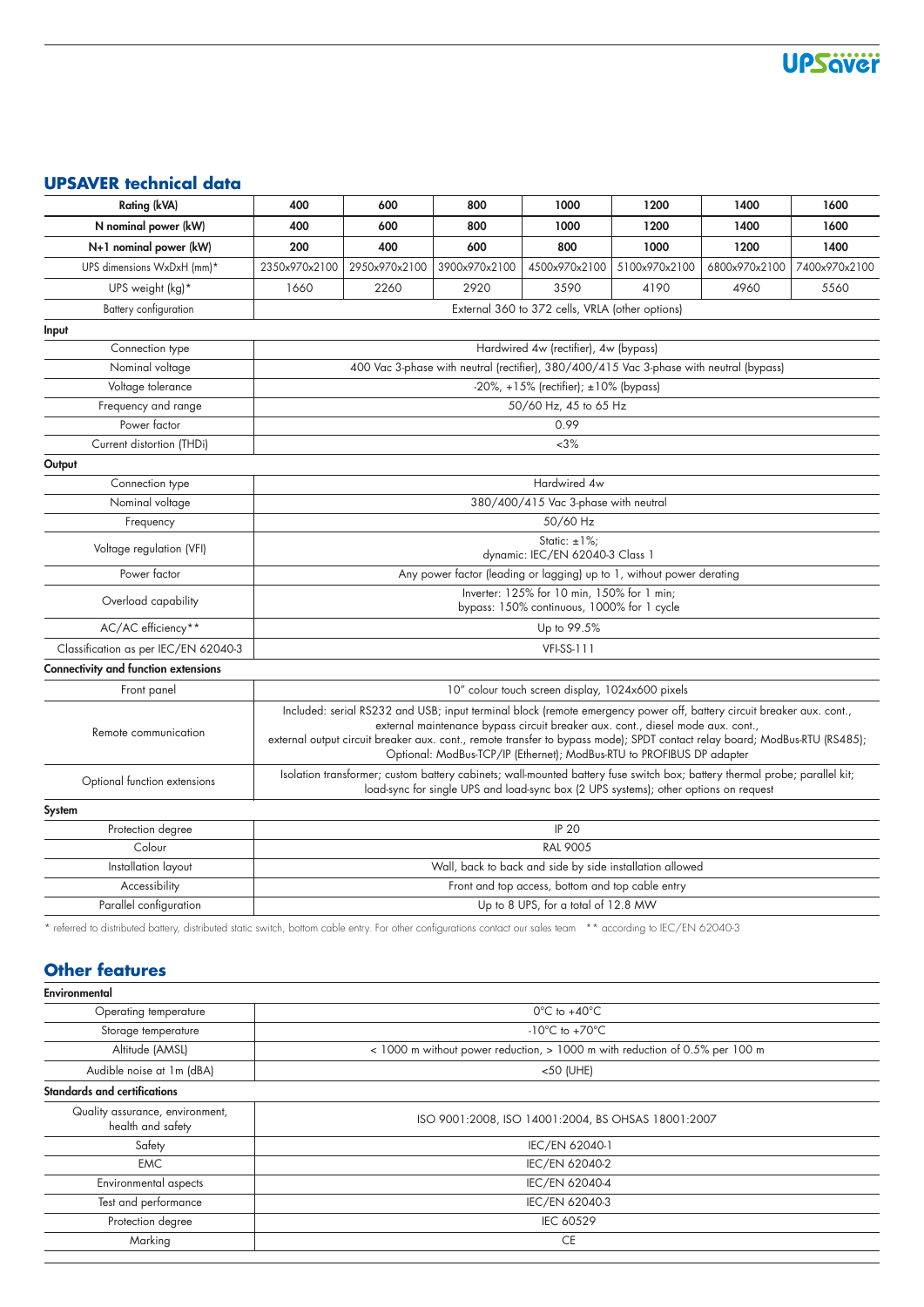

#### **UPSAVER series options**

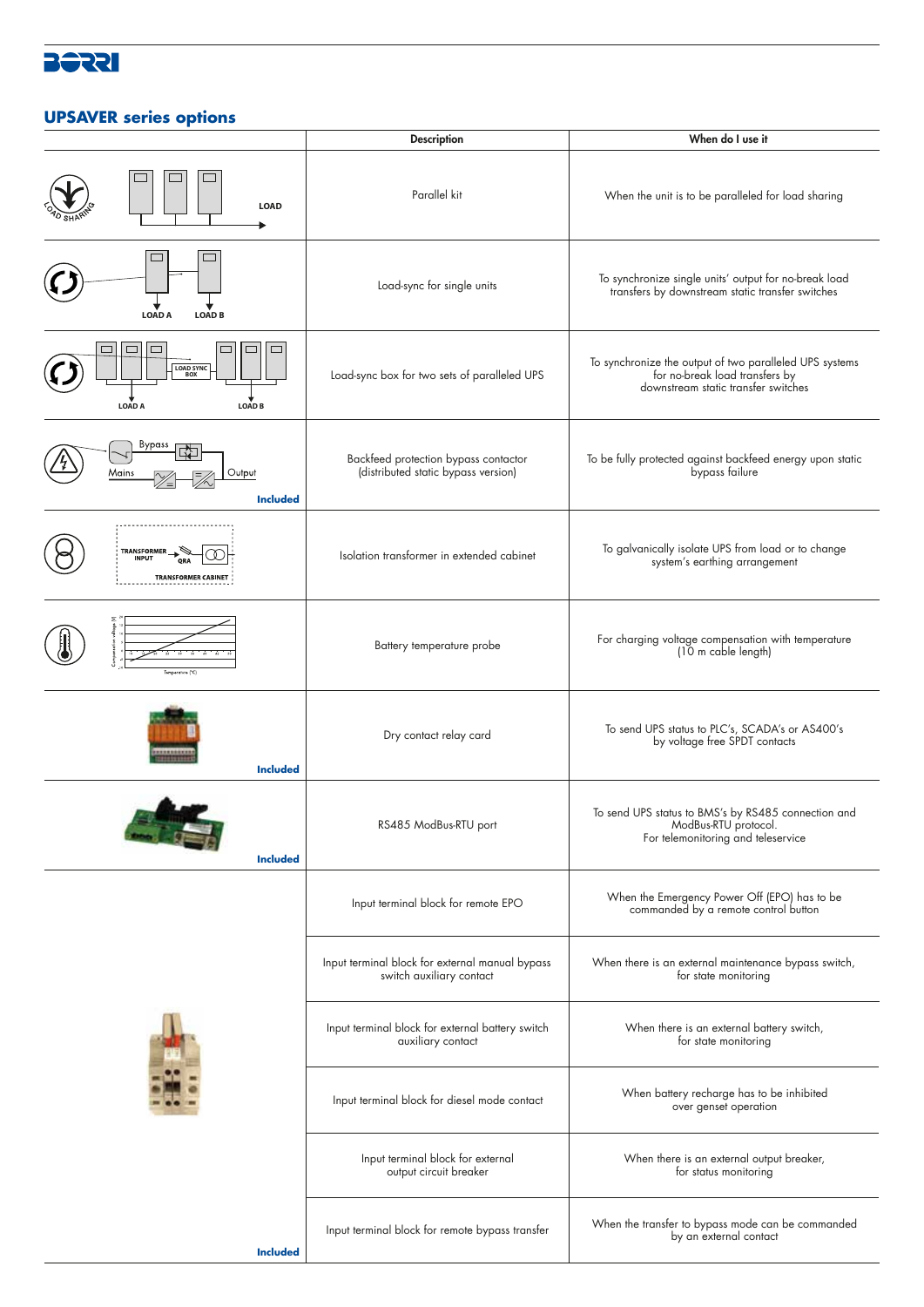

### Who we are

Borri Group is a global provider of power electronics systems and solutions for harsh industrial and demanding commercial and ICT secure power requirements merging eighty years of experience in developing, manufacturing and supplying uninterruptable power systems and solutions.

The Research and Development Team's expertise combines AC and DC power technologies spanning the worlds of both conventional and renewable energy, to provide innovative solutions for tomorrows problems.

The company is comprised of three business units: Industrial Power, Critical Power and Renewable Power, headquartered in Bibbiena, Italy. Borri's latest products, based on Green Conversion operation, guarantee the best PUE for green data centres: proof of the ongoing company commitment to innovation.

Thanks to its highly skilled custom engineers Borri controls in-house the entire process: from feed studies to design, production and after-sales service guaranteeing state-of-the-art solutions. Based in Italy with over 15,000 m² production area and a large high power test field, Borri can depend on its more than 80 years of experience and multidisciplinary research and development to serve our customers best.